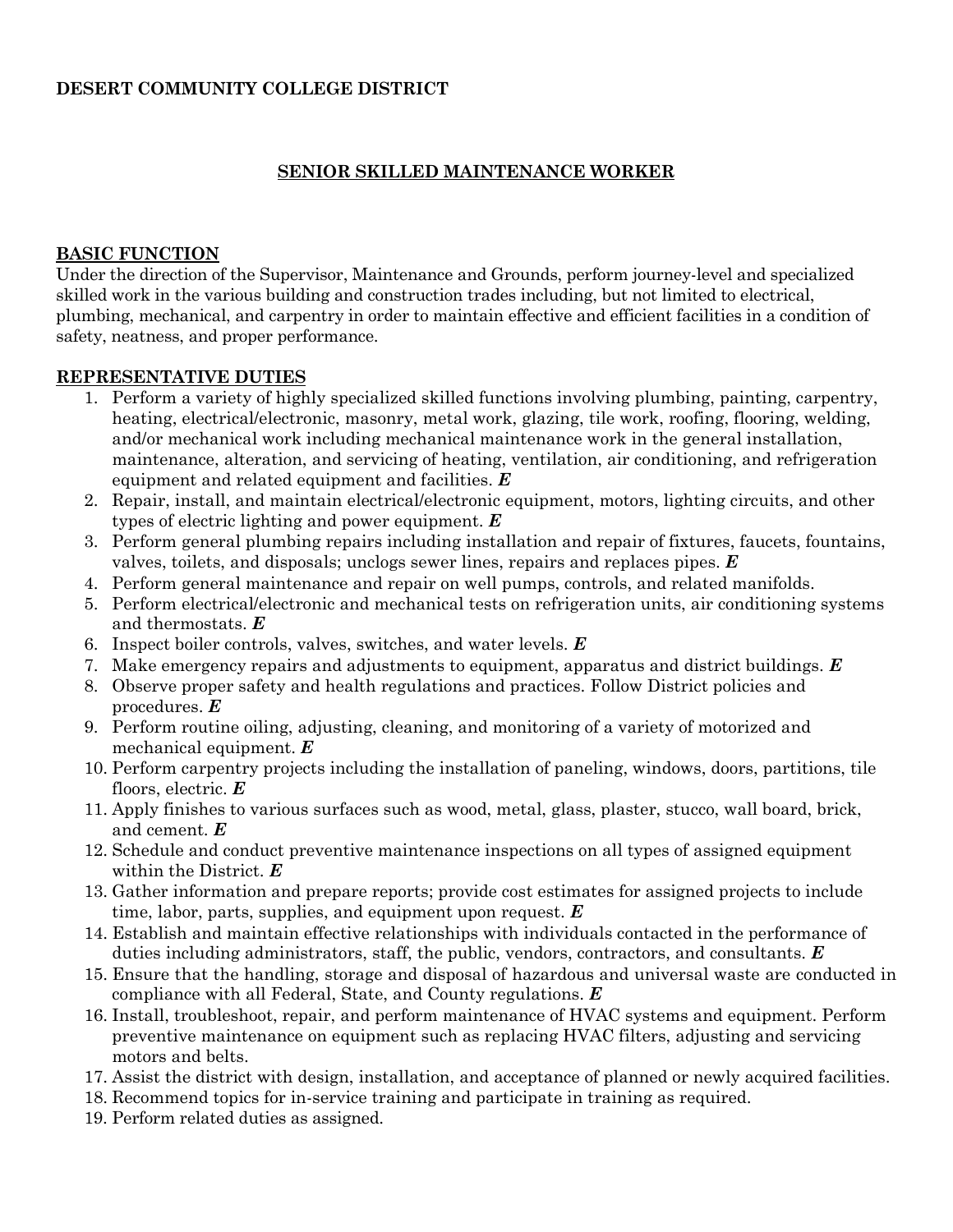### **KNOWLEDGE AND ABILITIES**

**Knowledge of**: Methods, practices, equipment, tools, troubleshooting, and materials used to perform skilled work in various building and construction trades including but not limited to; plumbing, carpentry, painting, electrical/electronics, locksmith (doors hardware and access control), HVAC maintenance and repair, fire systems, energy management systems, framing and hardware, roofing, glazing and tile work and mechanical repair; building construction practices, laws and safety rules related to the construction and repair of public school buildings; diagrams, blueprints, and drawings used in installation and repair of electrical/electronic systems, plumbing fixtures, air conditioning and heating ventilation; lighting, carpentry, painting, locksmith (doors hardware and access control), mechanical work; fire systems;care and use of equipment and supplies; computerized systems related to maintenance, both software and hardware.

**Ability to**: Perform highly specialized skilled work safely and proficiently using a variety of hand tools and power equipment associated with building repair, maintenance, construction, installation, trouble shooting; estimate the scope and costs of work assignments and secure the necessary tools and materials to complete each assignment; quickly and effectively diagnose maintenance and repair problems, and take appropriate action for resolution; prepare, read, and interpret schematics, blueprints, and sketches accurately; safely drive and operate a variety of vehicles and equipment used in maintenance trades; use the computer in the process of ordering, tracking, and inventory of maintenance supplies and materials; interact and work cooperatively with individuals from diverse cultures and backgrounds; understand and follow oral and written instructions; observe health and safety regulations; train and instruct others in the proper care and use of maintenance related equipment; use chemical agents, including various types of paint, varnish, shellac, and thinners, in a safe and efficient manner without allergic reaction; perform work over rough or uneven surfaces; climb and descend ladders and work from heights; stand for extended periods of time; perform heavy physical labor and lift and maneuver objects weighing 50 pounds unassisted and occasionally up to 100 pounds with assistance; push and pull heavy equipment; bend at the waist, kneel or crouch; reach overhead, above the shoulders and horizontally; work in a wide range of temperatures and weather conditions.

### **EDUCATION AND EXPERIENCE**

Any combination equivalent to: graduation from high school supplemented by courses and/or apprenticeship programs culminating in a certification from an accredited institution and six (6) years of experience in general construction and maintenance work, including extensive knowledge of three (3) skilled maintenance trades and a general working knowledge of two (2) other trades utilized by the District.

A minimum of six (6) years of experience in educational facilities construction or maintenance specializing in two (2) or more of the following areas; plumbing, carpentry, painting, electrical/electronic, locksmith, mechanical, HVAC\* fire, framing, hardware, roofing, glazing, and tile work may be considered the equivalent to a certificate.

# **LICENSES AND OTHER REQUIREMENTS**

Valid California Class C driver's license. Must have an acceptable driving record and current vehicle insurance meeting the State of California. Must qualify for insurability by the district's insurance carrier. Possess or ability to obtain a California Class B driver's license. \*Refrigeration Certification as required by EPA. Possession of EPA Certificate or ability to obtain within one year of hire.

### **WORKING CONDITIONS**

**Environment**: Indoor, outdoor and shop environment in all weather conditions. Driving a vehicle to conduct work. Response to emergency situations as required.